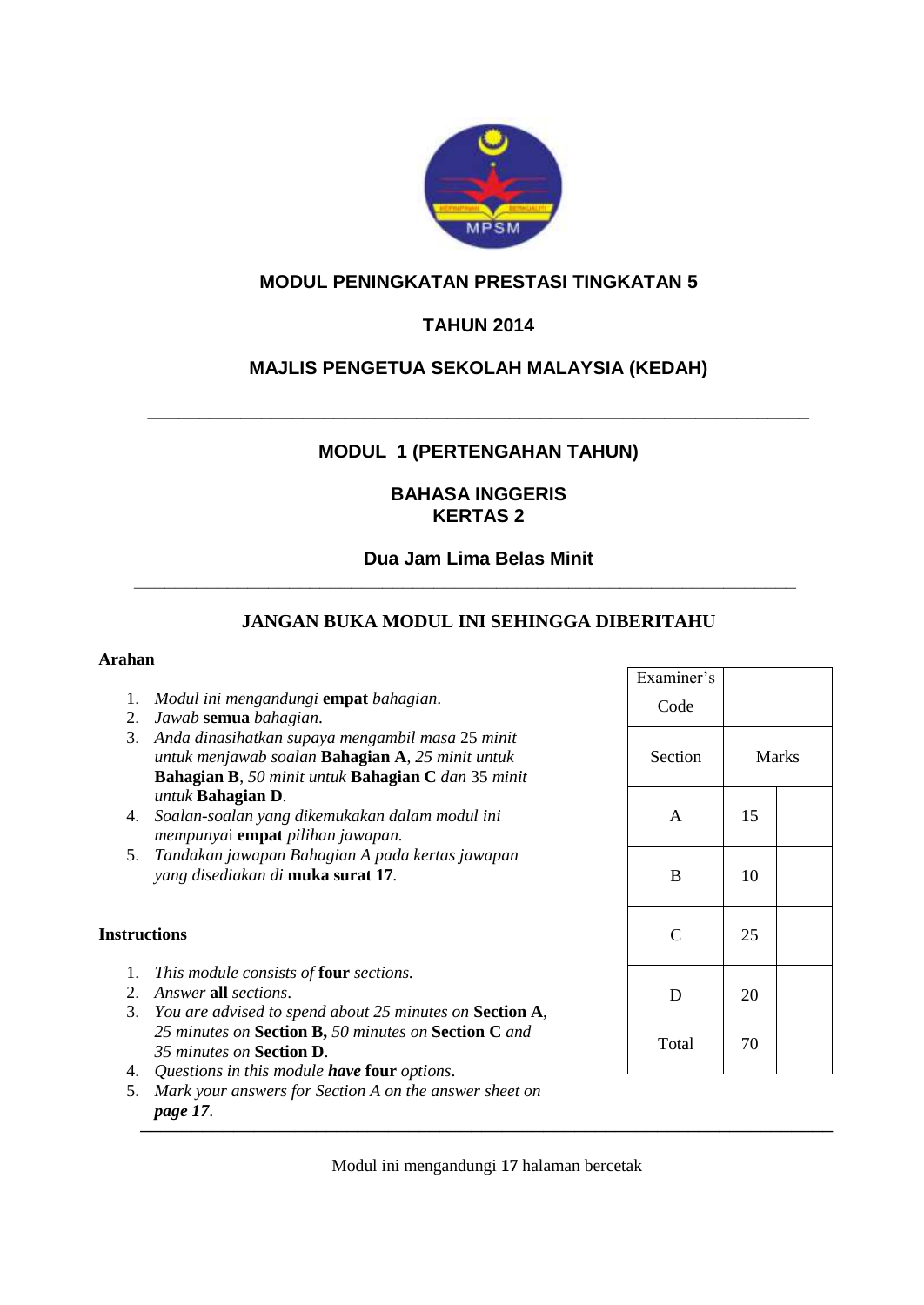# **Section A**



- **1** You may call Little Cottage to
	- **A** surprise the florist.
	- **B** give beautiful roses.
	- **C** order flowers as a gift.
	- **D** enquire about Mother's Day.

| 7.00 p.m.  | Spirit of Love                                                                                                                                                                                    |
|------------|---------------------------------------------------------------------------------------------------------------------------------------------------------------------------------------------------|
| 7.30 p.m.  | Do You Dare (Game Show)                                                                                                                                                                           |
| 8.00 p.m.  | Bulletin on 6                                                                                                                                                                                     |
| 9.00 p.m.  | Sunday Film: The Odyssey<br>Two young bloggers attempting to document<br>their journey around the world experience a<br>bizarre encounter that leaves one of them<br>having extraordinary powers. |
| 11.30 p.m. | <b>CSI Miami</b>                                                                                                                                                                                  |
| 12.30 a.m. | Close                                                                                                                                                                                             |

- 2 In *The Odyssey*, the bloggers
	- **A** try to record their trip.
	- **B** have phenomenal abilities.
	- **C** travel to get a bizarre experience.
	- **D** become excited about their power.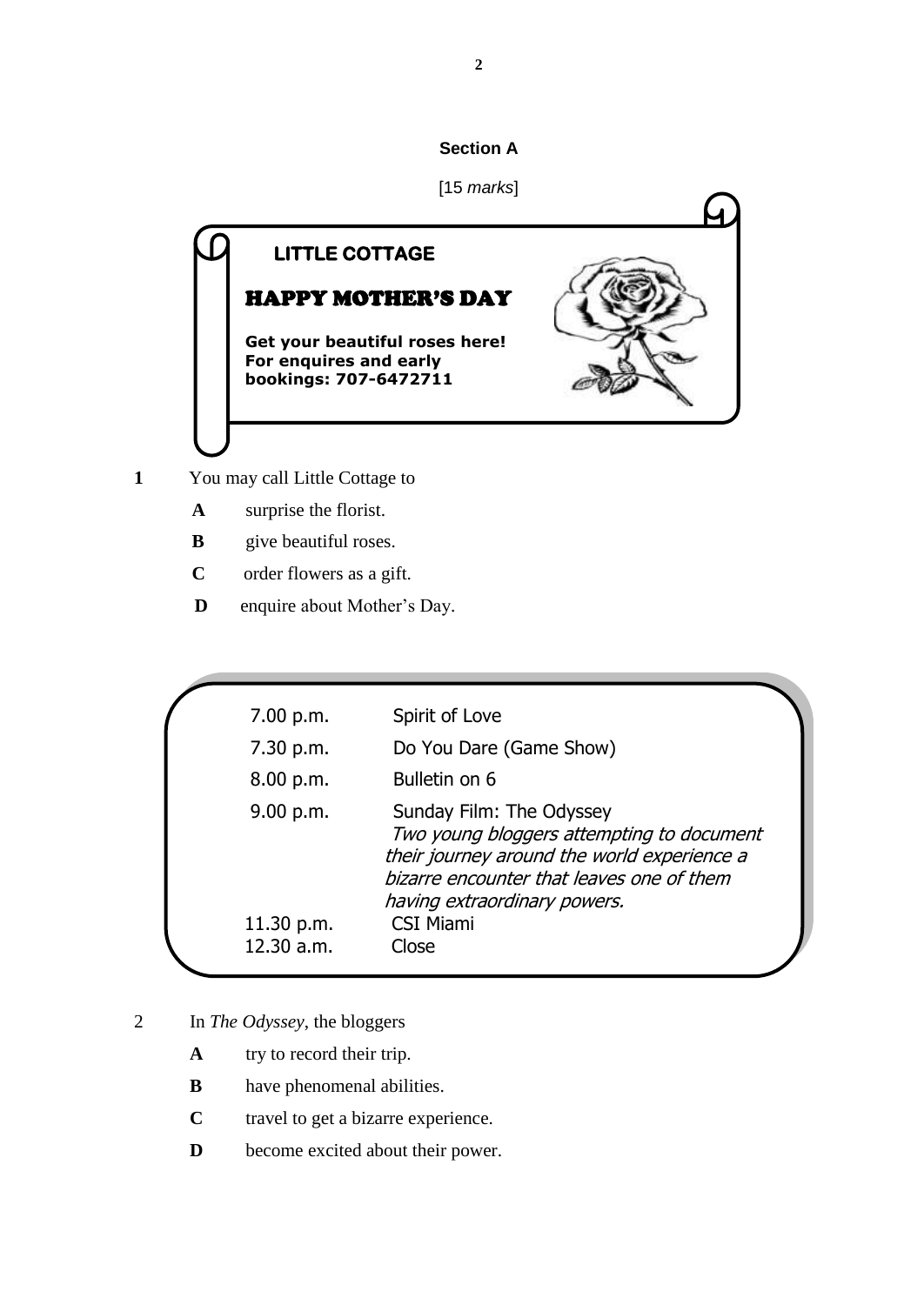

- **3** From the cartoon strip, we can conclude that the
	- **A** son was rude to his father.
	- **B** father was unsympathetic.
	- **C** father wished his son to be a top scorer.
	- **D** son did not perform well in his examination.

When we receive instructions at our law office for making a will, we ask if the author wishes to make an organ donation. "I wish I had known about that before," he answered. "I gave my piano away a while ago."

- **4** The text above is a clear case of
	- **A** misconduct.
	- **B** misbehaviour.
	- **C** misjudgement.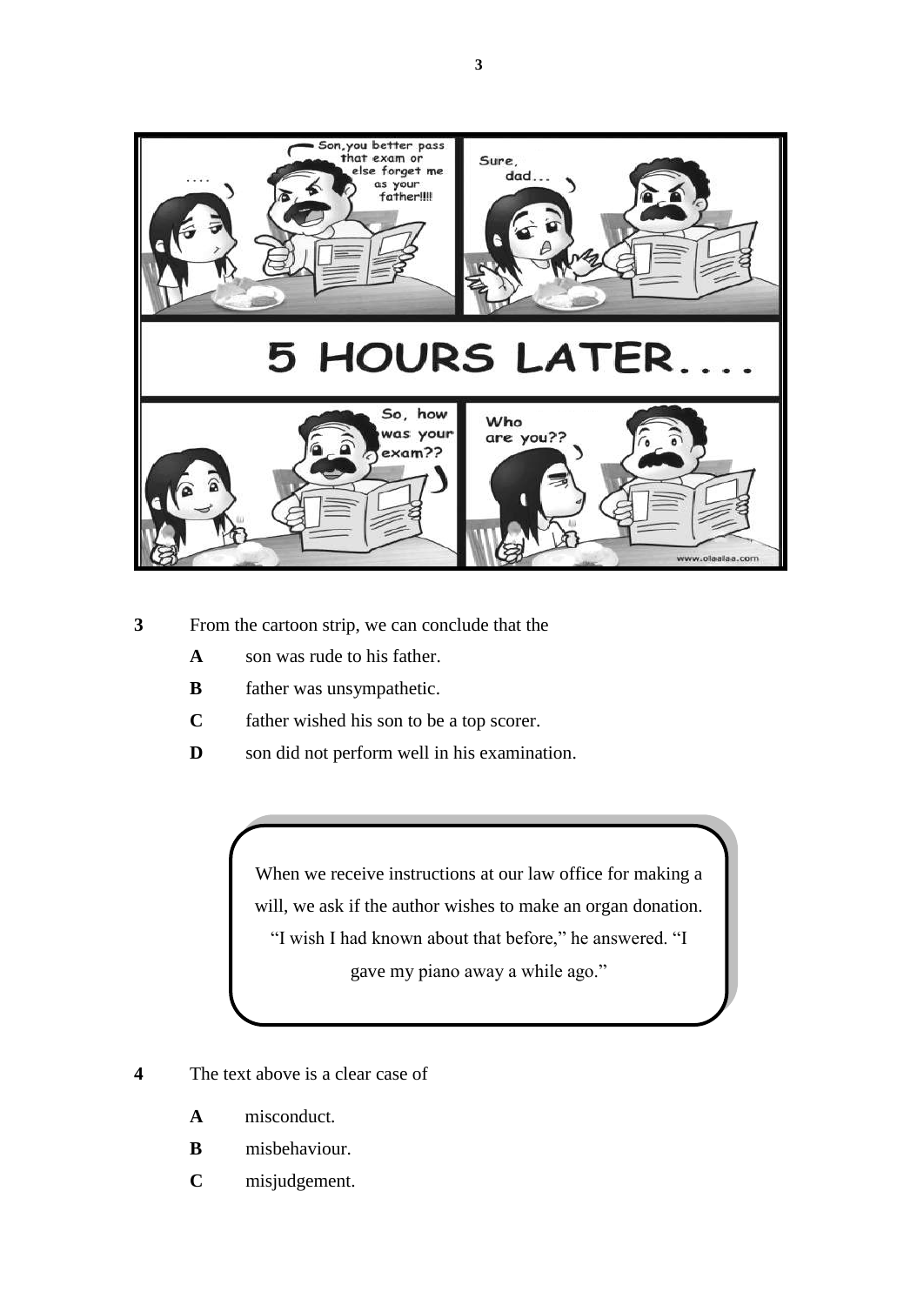**D** misinterpretation.

When a waiter served Joe his chicken chop, Joe noticed the waiter's thumb clamped down on top of the meat. "Hey," said Joe. "I don't want your hands all over my food."

"Well," asked the waiter, "Would you be happier if I let it fall on the floor again?"

**5** From the incident above, we know that the waiter

- **A** cheated his customers.
- **B** denied his wrongdoing.
- **C** did not practise good hygiene.
- **D** did not accept the customer's complaint.



**6** Based on the chart, which of the following statements is true?

 **A** February recorded the worst sales.

- **B** The sales in January and August were alike.
- **C** Candy was more popular at the end of the year.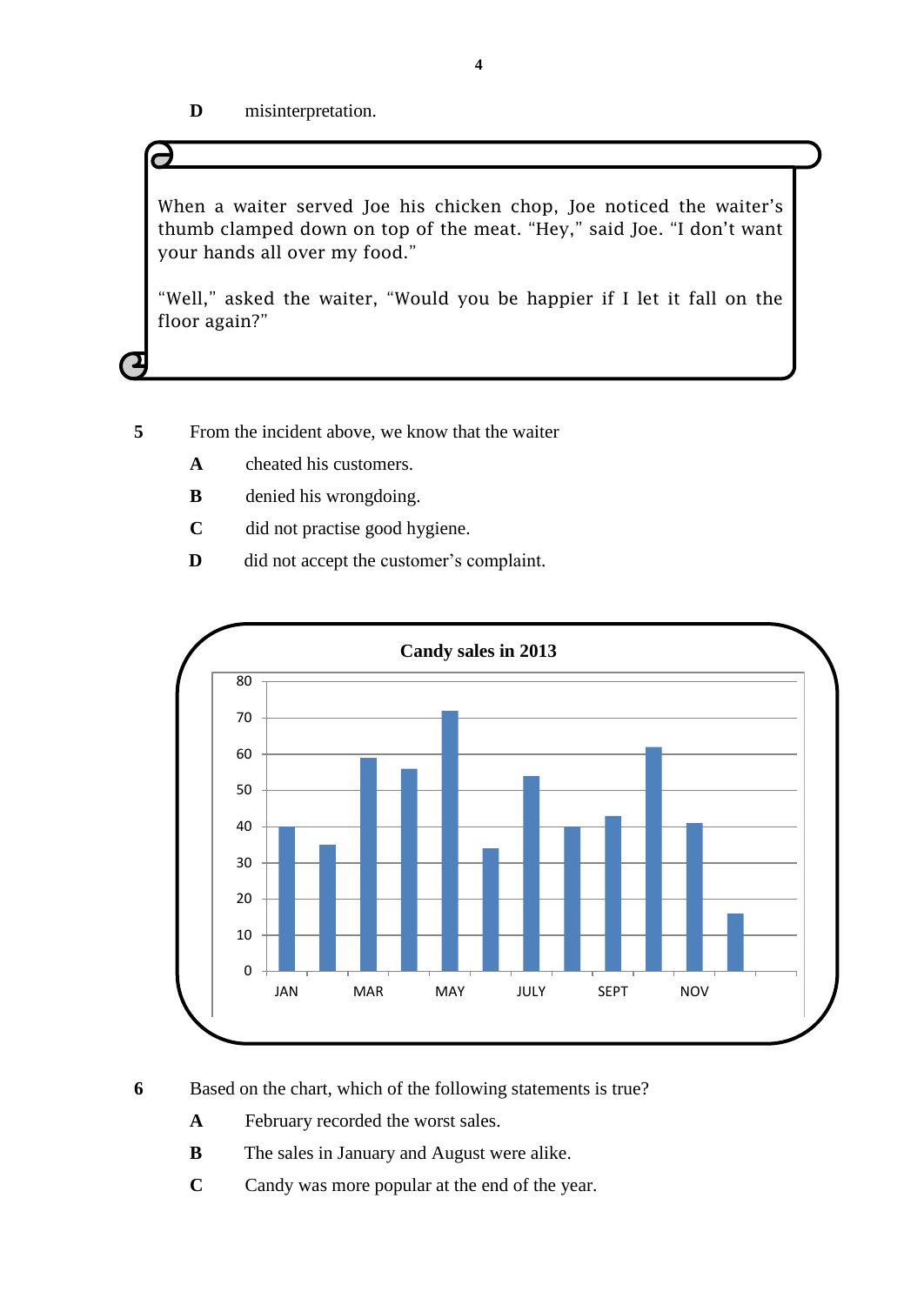## **D** There was a meagre increase in sales in October.



**7** Planet Express Sdn. Bhd. emphasizes on its customers'

- **A** reaction.
- **B** contribution.
- **C** satisfaction.
- **D** recommendation.

# **Dear Editor,**

Sadly, despite efforts by authorities to educate children on road safety, many adults seem to encourage children to break traffic rules. From young, they are given the impression that it is all right to break the law. It is common to see more than one child riding pillion on a motorcycle. On top of that, these children do not wear helmets.

Occasionally, we can see a child standing out of a car's sunroof. The parents are oblivious to the dangers of a sudden brake or accident. Wearing rear seat belts is mandatory but we have yet to see most parents enforce this ruling seriously.

Parents must strictly enforce traffic laws. Otherwise, all the efforts put by the authorities to improve road safety education will not bear fruit.

*Concerned Parents*

- **8** The aim of the letter by *Concerned Parents* is to highlight
	- **A** parents' mindset about road safety education.
	- **B** authorities' good efforts to enforce traffic laws.
	- **C** parents' responsibility to teach their children to be law abiding.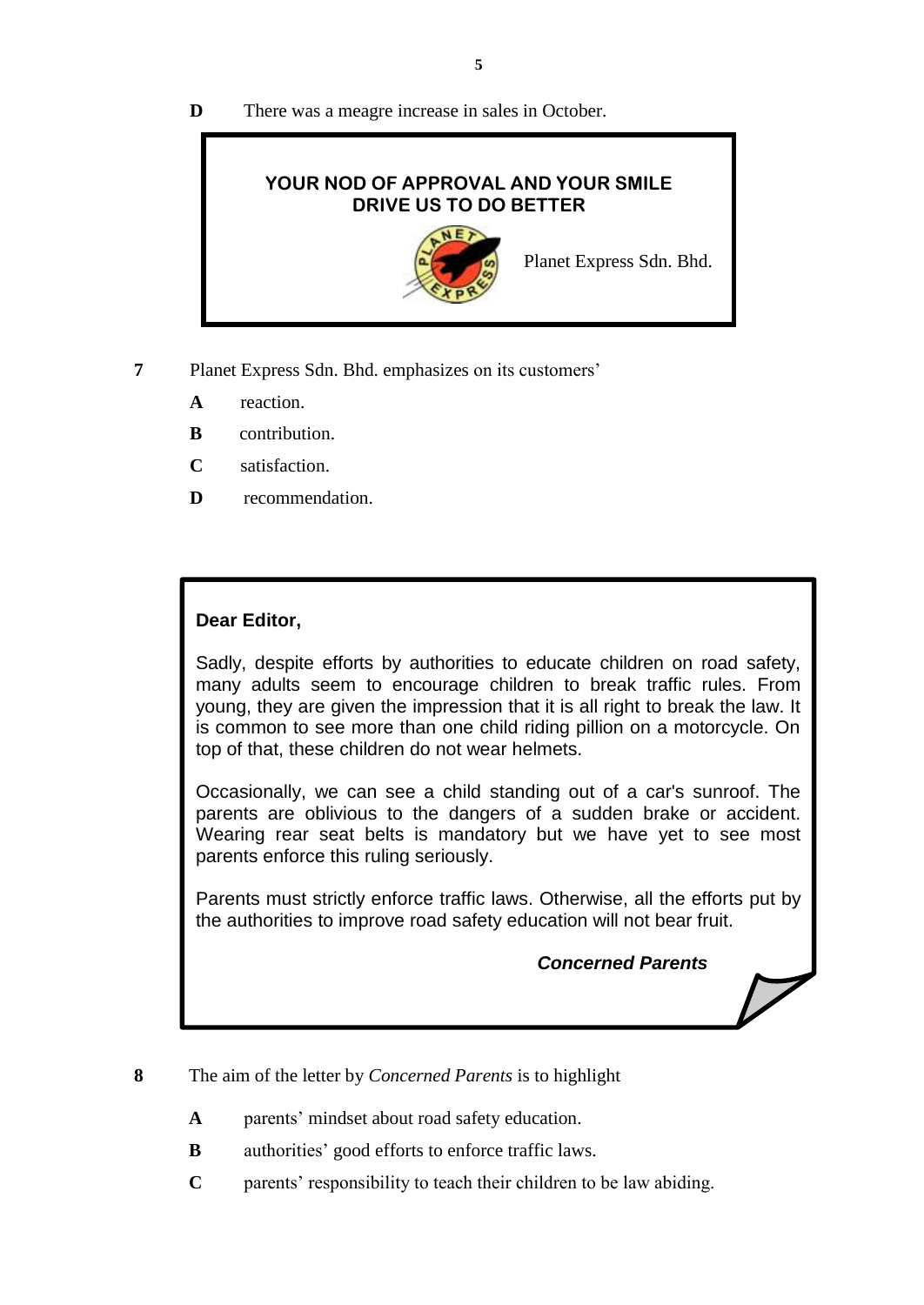**D** authorities' strict enforcement to educate parents on road safety. **Questions 9 – 15** *are based on the following passage*.

People from different countries have extremely different attitudes on gift giving. Americans are perhaps the most fond of giving \_\_\_\_(9)\_\_\_\_ the Arabs give the most lavish gifts and they may expect lavish gifts in return. The Japanese  $\frac{(10)}{2}$  a mania for giving gifts. On the other hand, giving and receiving gifts in China  $(11)$  something of an art and the ritual can be as important as the gift itself.

If you give a Latin American woman a box of handkerchieves, she may think that you want to see her  $\frac{12}{12}$ . Giving an Argentinean a chrysanthemum would be worse because it is the common flower for  $\underline{\hspace{1cm}}(13)\underline{\hspace{1cm}}$  in Argentina and suggests death. Never give a knife to anyone as it implies you want to cut off your relationship  $(14)$  the receiver.

When giving a gift, hand the gift to the person with both hands. The gift is considered an extension of the person and handing  $(15)$  over with both hands is a sign of respect. When receiving a gift, also accept it with both hands and say thank you.

| 9  | $\mathbf A$  | but       | 13 | $\mathbf A$  | funerals      |
|----|--------------|-----------|----|--------------|---------------|
|    | $\, {\bf B}$ | since     |    | B            | birthdays     |
|    | $\mathbf C$  | because   |    | $\mathbf C$  | weddings      |
|    | $\mathbf D$  | therefore |    | D            | anniversaries |
| 10 | $\mathbf A$  | has       | 14 | $\mathbf{A}$ | to            |
|    | ${\bf B}$    | had       |    | B            | of            |
|    | $\mathbf C$  | have      |    | $\mathbf C$  | for           |
|    | $\mathbf D$  | having    |    | D            | with          |
| 11 | $\mathbf A$  | is        | 15 | $\mathbf{A}$ | it            |
|    | ${\bf B}$    | are       |    | B            | it's          |
|    | $\mathbf C$  | was       |    | $\mathbf C$  | its           |
|    | $\mathbf D$  | were      |    | D            | itself        |
| 12 | ${\bf A}$    | cry       |    |              |               |
|    | $\, {\bf B}$ | cries     |    |              |               |
|    | $\mathbf C$  | cried     |    |              |               |
|    | D            | crying    |    |              |               |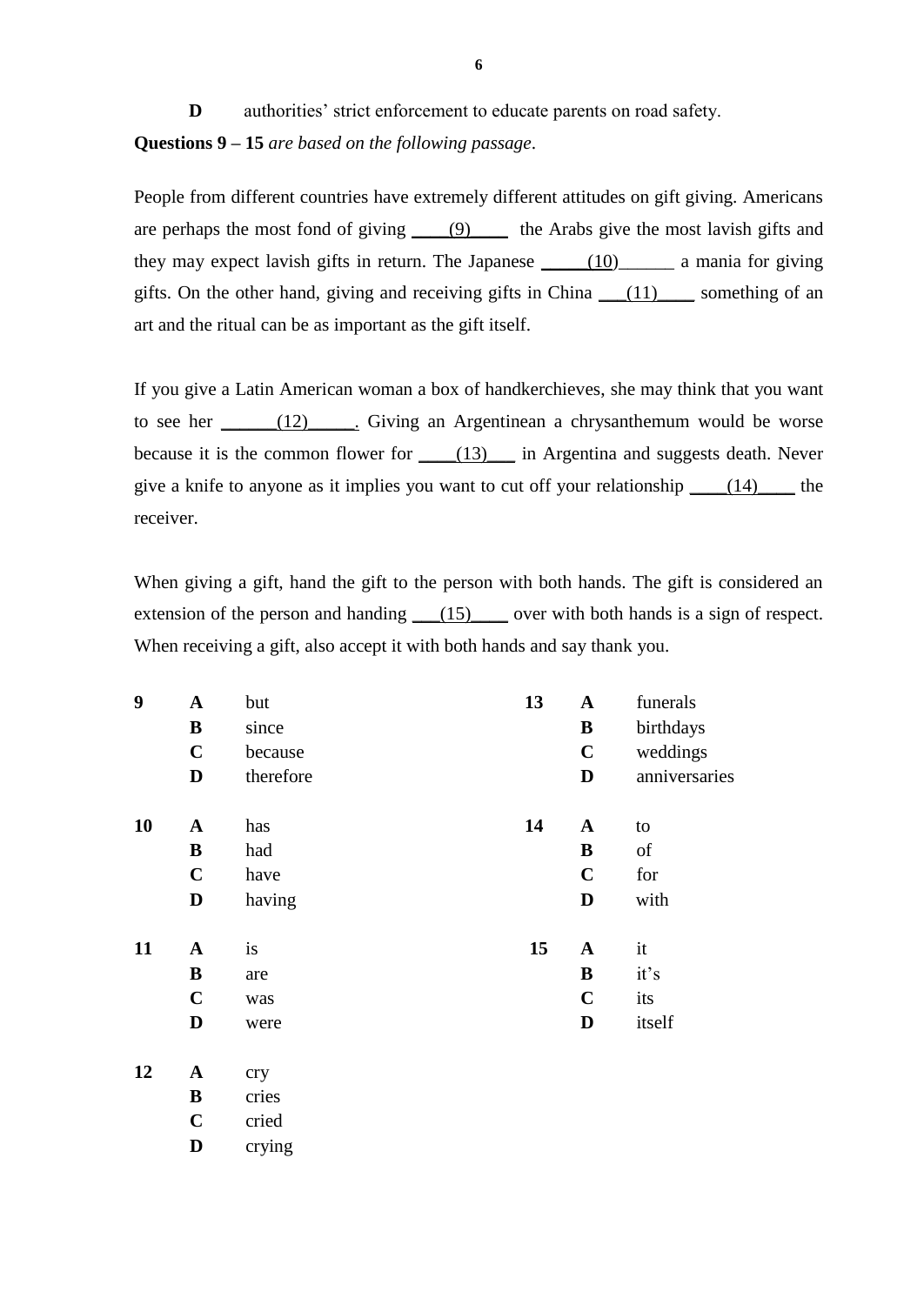## **Section B**

[10 *marks*]

# **Questions 16 – 25**

*Read the news report below and use the information given to answer the questions that follow.*

PETALING JAYA: The Selangor state government will start water rationing from 1 June. The Director of the Water Supply Consortium said the focus would be on areas that have been facing water disruption. Last Friday, the Water Supply Consortium would activate its rationing plan.



In addition, the director had also asked the Multi Corp Sdn. Bhd., to supply drinking water to the affected areas. "We pledge that consumers will receive water for four days a week," he told reporters at a press conference here.

The director said the water rationing would go on until such time that the state government felt the need to discontinue it with the advent of the rainy season, at the end of August. He said the water rationing would help to conserve water in the dams over the next two months should the drought prolong. He also said that Selangor would be divided into two zones for the purpose of water rationing.

The Water Supply Consortium would have discussions with other related authorities in the badly affected areas. The director advised the people to use water sparingly, store enough water for their needs and cut down on activities which used much water during the current drought.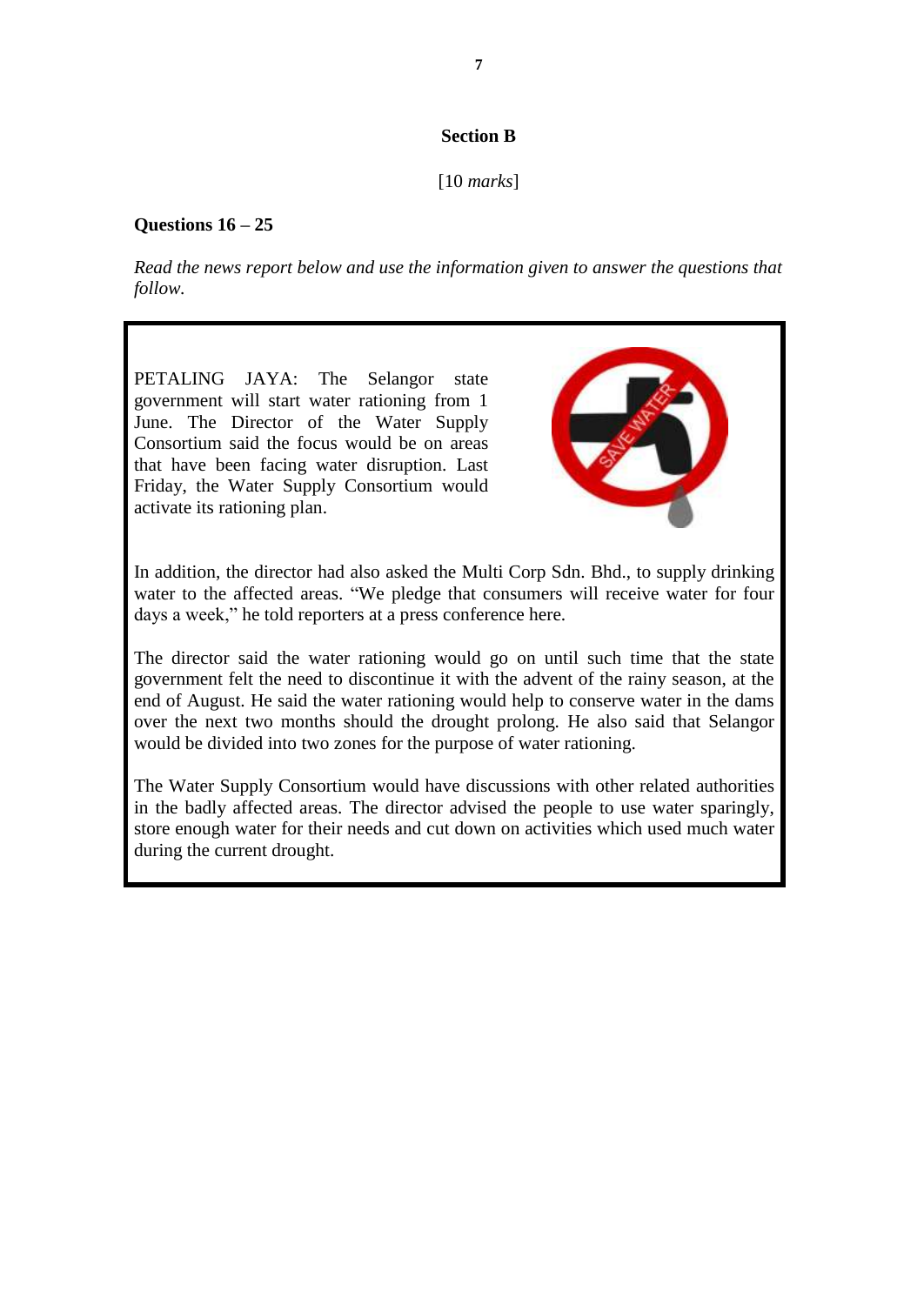#### **Questions 16-19**

*Using the information from the news report, complete the table below.*



#### **Questions 20-25**

*Fill in the blanks with suitable words from the news report.*

The Water Supply Consortium plans to start water rationing in the state. The Director of Water Supply Consortium pledges that consumers in Selangor will receive water for **(22)** \_\_\_\_\_\_\_\_\_\_\_\_\_\_\_\_\_\_\_\_\_\_ days weekly. He says the Water Supply Consortium will **(23)** \_\_\_\_\_\_\_\_\_\_\_\_\_\_\_\_\_\_\_\_\_\_\_ the water rationing if the rainy season comes earlier. Water rationing is important as it can save up water in the  $(24)$ It is hoped that the rain will come at the end of August. The Water Supply Consortium will discuss with the other related authorities in the badly affected areas. During the **(25)** \_\_\_\_\_\_\_\_\_\_\_\_\_\_\_\_\_\_\_\_\_\_\_\_, the people are urged to save water. Cooperation from

everyone is much needed.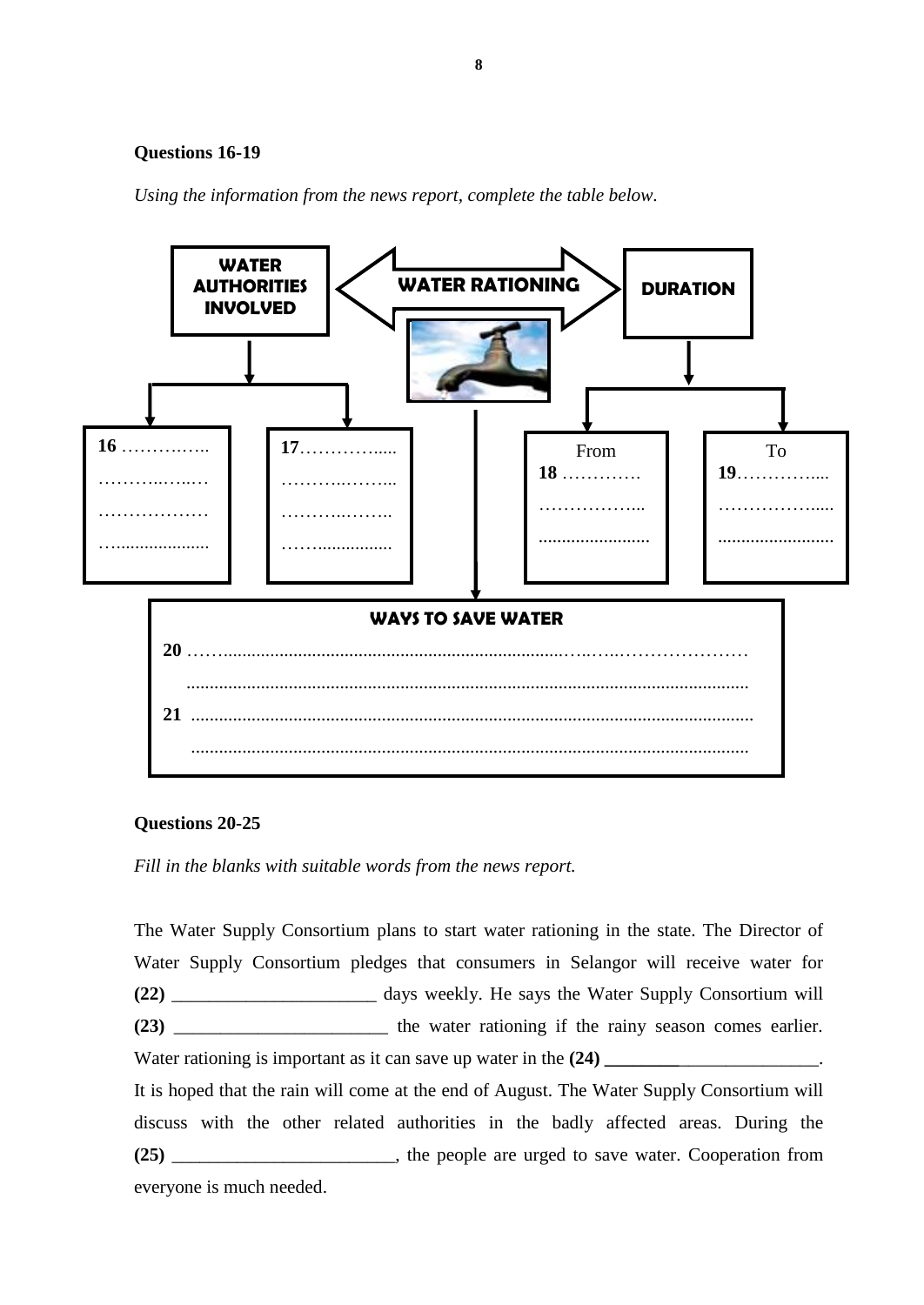#### **Section C** [25 *marks*]

## **Questions 26 – 31** *are based on the following passage.*

- **1** "You've got to make it. The trip wouldn't be any fun without you," Marco insisted while boarding. Then, just as the flight was called, Daniele came running into the departure lounge. "Made it," he said breathlessly.
- **2** On the Flight 1553 there were 27 passengers, five short of capacity. Marco took his seat next to his team coach, Joe. Daniele took seat 2A, at the front, close to Rossi, who was escorting the Cagliari team. Occupying the window seat in row four was Franco, who was an internationally known pianist. **5**
- **3** While preparing to take off, flight attendant Tina began her safety briefing. Most paid no attention, but Marco would later remember all her words. Flight 1553 lifted off the runway at 11.19 a.m., climbed steeply and banked right onto a northerly course. As the aircraft reached its cruising altitude of 25,000 feet, Marco turned to his coach to discuss his freestyle technique, something Marco knew he had to improve. He used to find his training regimen boring. But once he started winning medals, Marco was hooked. Now he trained two hours a day, five, often six days a week, enjoying the feeling that he was growing stronger, and faster, by the month. **10 15**
- **4** Flight 1553 was a short one, and they had been in the air only an hour when Daniele glimpsed the coastline on the horizon. It was announced that the descent was beginning. Landing would be in approximately 20 minutes. The sky that day was crystalline blue, and visibility was perfect. Still, landing could be a challenge. Flanked by mountains to the north, the airport is often battered by strong winds. And with Flight 1553 just minutes from landing, the Genoa tower warned Captain Bono of wind shear on the final approach path. **20**
- **5** Wind shear, the erratic changes in wind speed and direction, is a serious hazard; and to make matters worse, the tower also reported a 20-knot crosswind from Flight 1553's right that could blow them off the runway. Two minutes to touchdown, the plane **25** rocked and shuddered as it hit strong winds. Marco remained calm. With a minute to land, Captain Bono roared in over the runway at over 260 kilometres per hour. The main landing gear hit the runway with a hard thud.
- **6** Balanced unsteadily on two wheels, Flight 1553 careered down the runway at around 240 kilometres per hour until the nosewheel touched down. Some passengers started screaming hysterically. The plane briefly righted itself, then dipped sharply to the left. From his seat near the front of the cabin, Daniele glanced at Tina, now strapped into her seat. By that time, the aircraft had already eaten up half the landing strip. **30**
- **7** In the cockpit, Bono slammed the emergency brakes. But it was too late; within **35**seconds the rubber had melted off the tyres and the metal wheels made a grinding sound against the runway. At that juncture, Tina urged the passengers to wear the life jackets placed under their seats. Skidding sideways, the plane smashed through a boundary wall. As luggage spewed from the overhead lockers, Daniele's seat was half-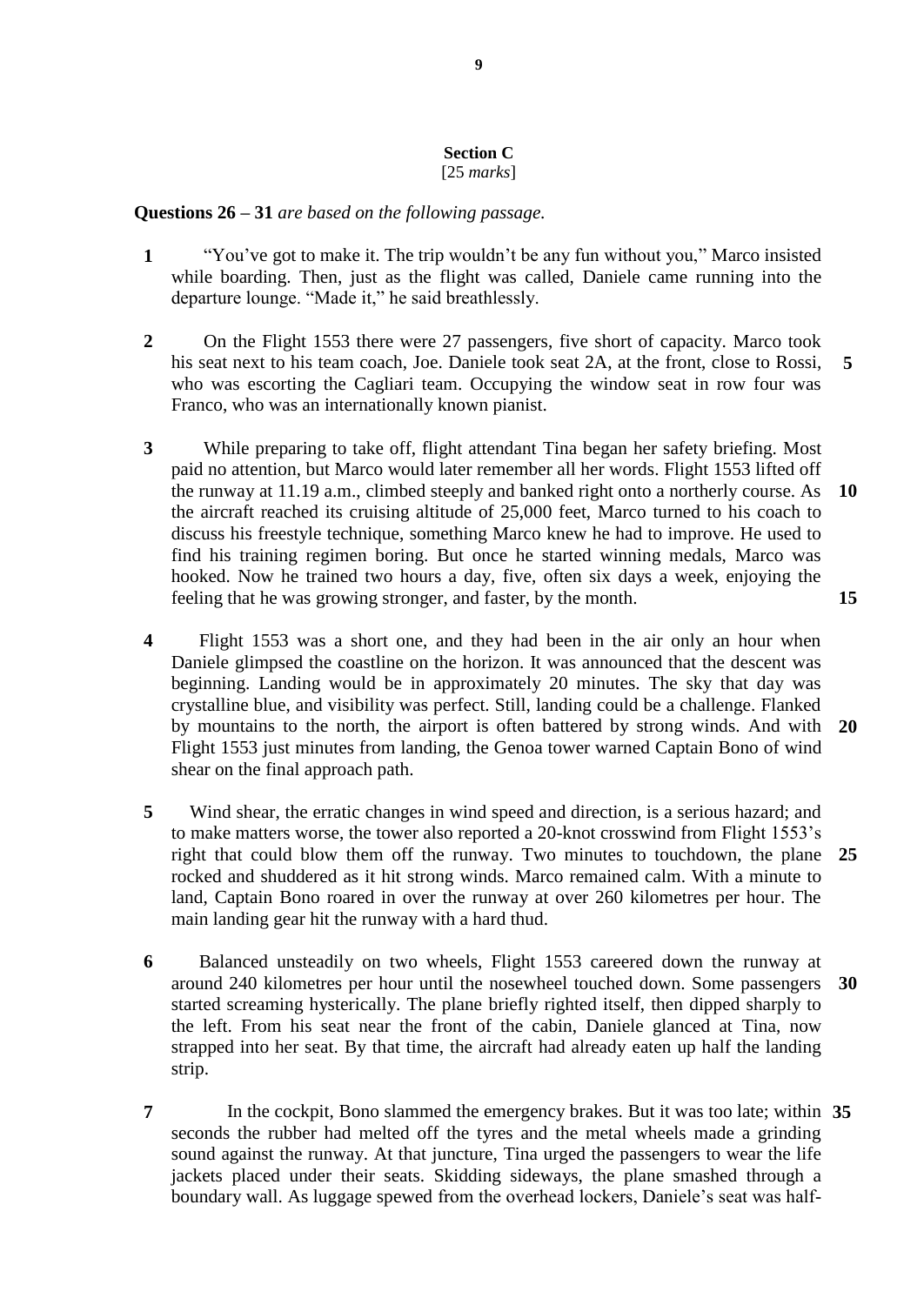ripped from the floor and he slumped forward in the aisle. The plane hurtled out into **40** the sea at 110 kilometres an hour, splashing down 30 metres away.

- **8** Unhurt, Daniele got up slowly but his feet were wet. He was in horror. Water was gushing into the cabin, rising past his ankles. He grabbed frantically at his seat belt. "Help! Let us out!" someone yelled. But the plea was unanswered.
- **9** The tonnes of water pouring into the plane pushed the nose deeper under the **45** surface, increasing the tilt in the cabin. Finally, Daniele freed himself. Two rows away, Franco was dazed; it took the musician a moment before he remembered where he was. Climbing up onto his seat, Franco could see that the water was up to the chests of passengers who were seated in front of him. They were about to die, he thought, and his turn was next. Suddenly they all heard a shout from the back of the plane. "Quick, **50** this way!"

(Adapted from *The Reader's Digest, May* 2001)

| 26 | From paragraph 1, why was Daniele out of breath?                                              |
|----|-----------------------------------------------------------------------------------------------|
|    |                                                                                               |
| 27 | From paragraph 2,                                                                             |
|    | (a) what was the maximum number of passengers for Flight 1553?                                |
|    |                                                                                               |
|    | (b) who trained the Cagliari team?                                                            |
|    |                                                                                               |
| 28 | (a) From paragraph 3, why do you think Marco initially found this training routine<br>boring? |
|    |                                                                                               |
|    | (b) From paragraph 4, what made landing difficult at times?                                   |
|    |                                                                                               |
| 29 | (a) From paragraph 5, which word means <i>unpredictable</i> ?                                 |
|    |                                                                                               |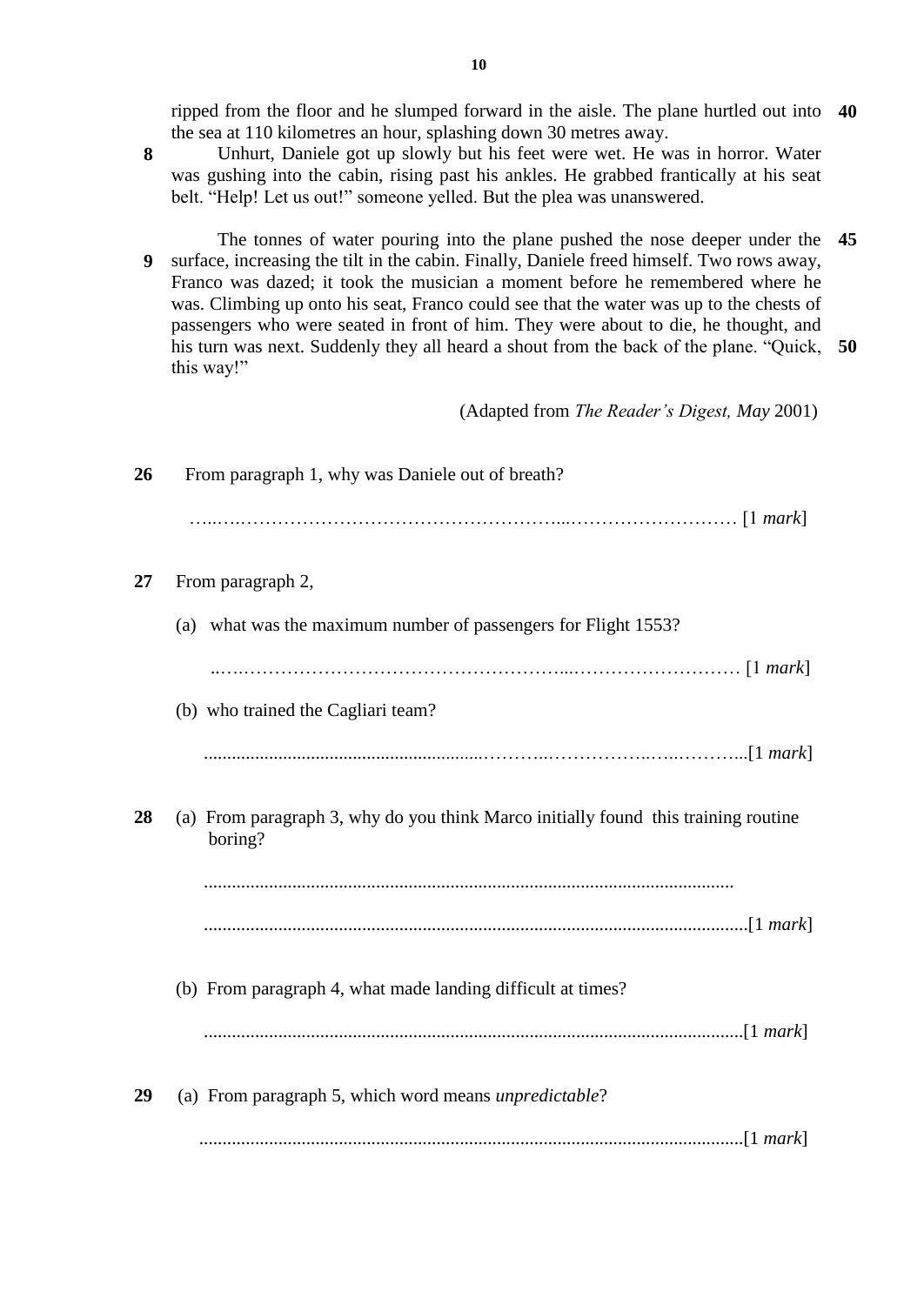(b) From paragraph 6, in your opinion why did the passengers scream frantically? ............................................................................................................................... ................................................................................................................[2 *marks*]

**30** From Paragraph 8, give two possible reasons why the plea was unanswered? Reason 1:........................................................................................................[1 *mark*] Reason 2:........................................................................................................[1 *mark*]

- **31** Based on the passage given, write a **summary** on:
	- the problems the aircraft had to face before and after landing

Credit will be given for use of own words but care must be taken not to change the original meaning.

Your summary must

- be in continuous writing (not in note form)
- use materials from **lines 20 – 46**
- not be longer than **130 words, including the 10 words** given below

Begin your summary as follows:

*Flight 1553 began descending and was ready for landing when* ...

[15 *marks*]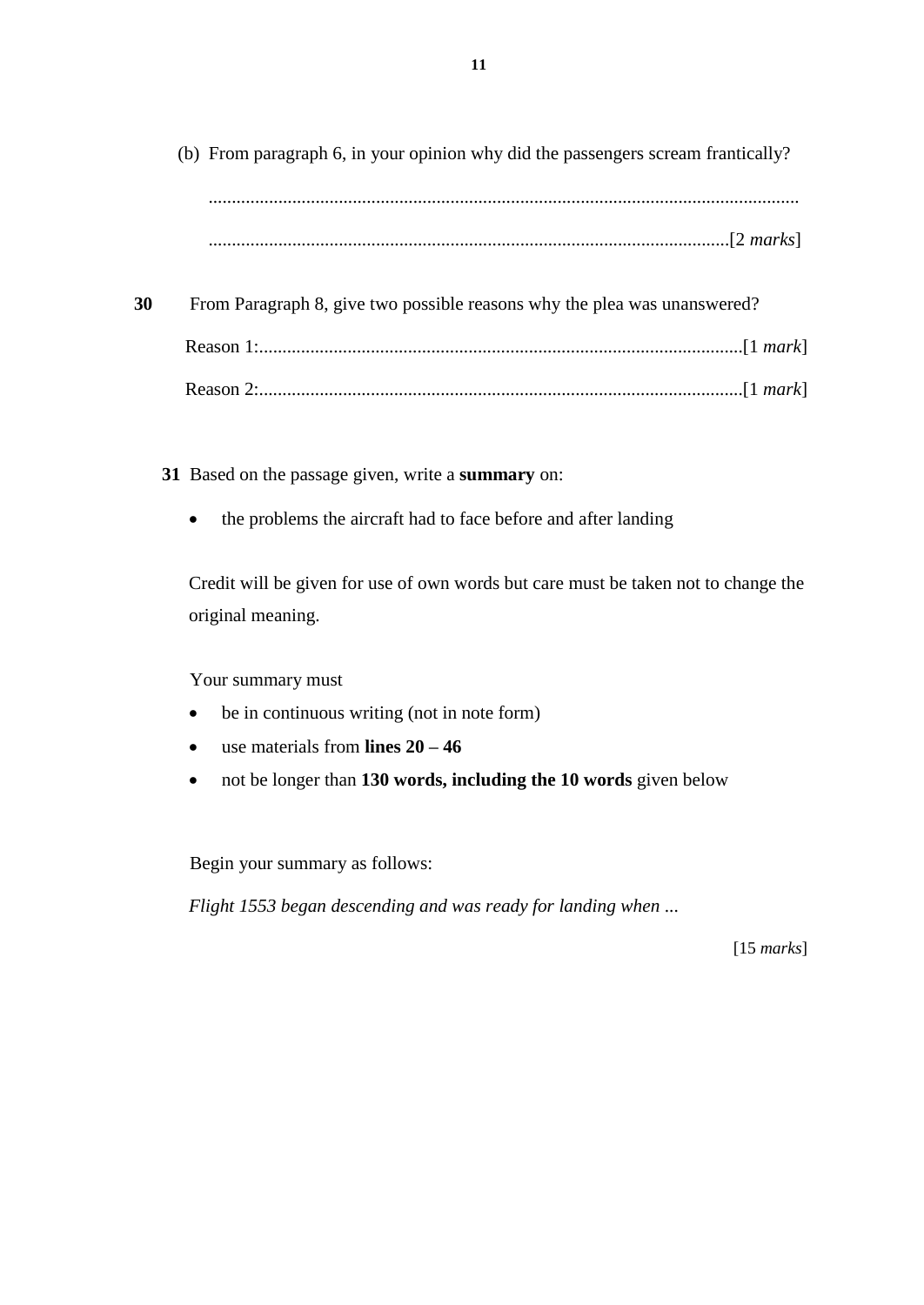# **ANSWER SHEET FOR QUESTION 31**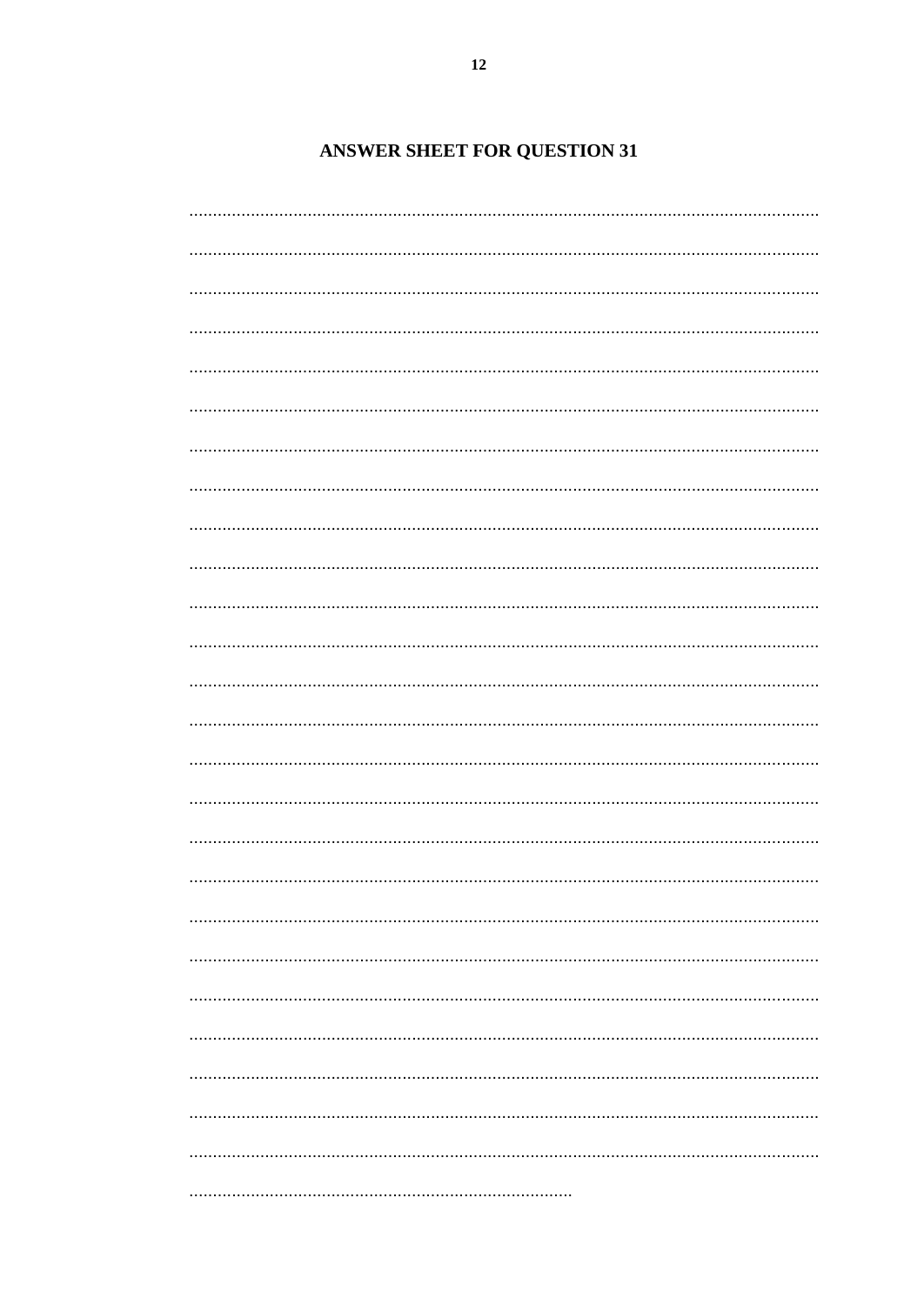# **Section D**

## [20 *marks*]

**32** *Read the two stanzas of the poem In the Midst of Hardship below and answer the questions that follow.*

At dawn they returned home their soaky clothes torn and approached the stove their limbs marked by scratches their legs full of wounds but on their brows there was not a sign of despair

The whole day and night just passed they had to brave the horrendous flood in the water all the time between bloated carcasses and tiny chips of tree barks desperately looking for their son's albino buffalo that was never found

#### **Latiff Mohidin**

| (a) | In stanza1, who does the word 'they' refer to?                               |
|-----|------------------------------------------------------------------------------|
|     |                                                                              |
| (b) | In stanza 2,<br>which line highlights perseverance?<br>(i)                   |
|     | $[1$ mark]                                                                   |
|     | which word tells us that the animals have been dead for a long time?<br>(ii) |
|     |                                                                              |
|     | (c) Give two suggestions on how to help flood victims?                       |
|     |                                                                              |
|     |                                                                              |
|     |                                                                              |
|     | $[2 \text{ marks}]$                                                          |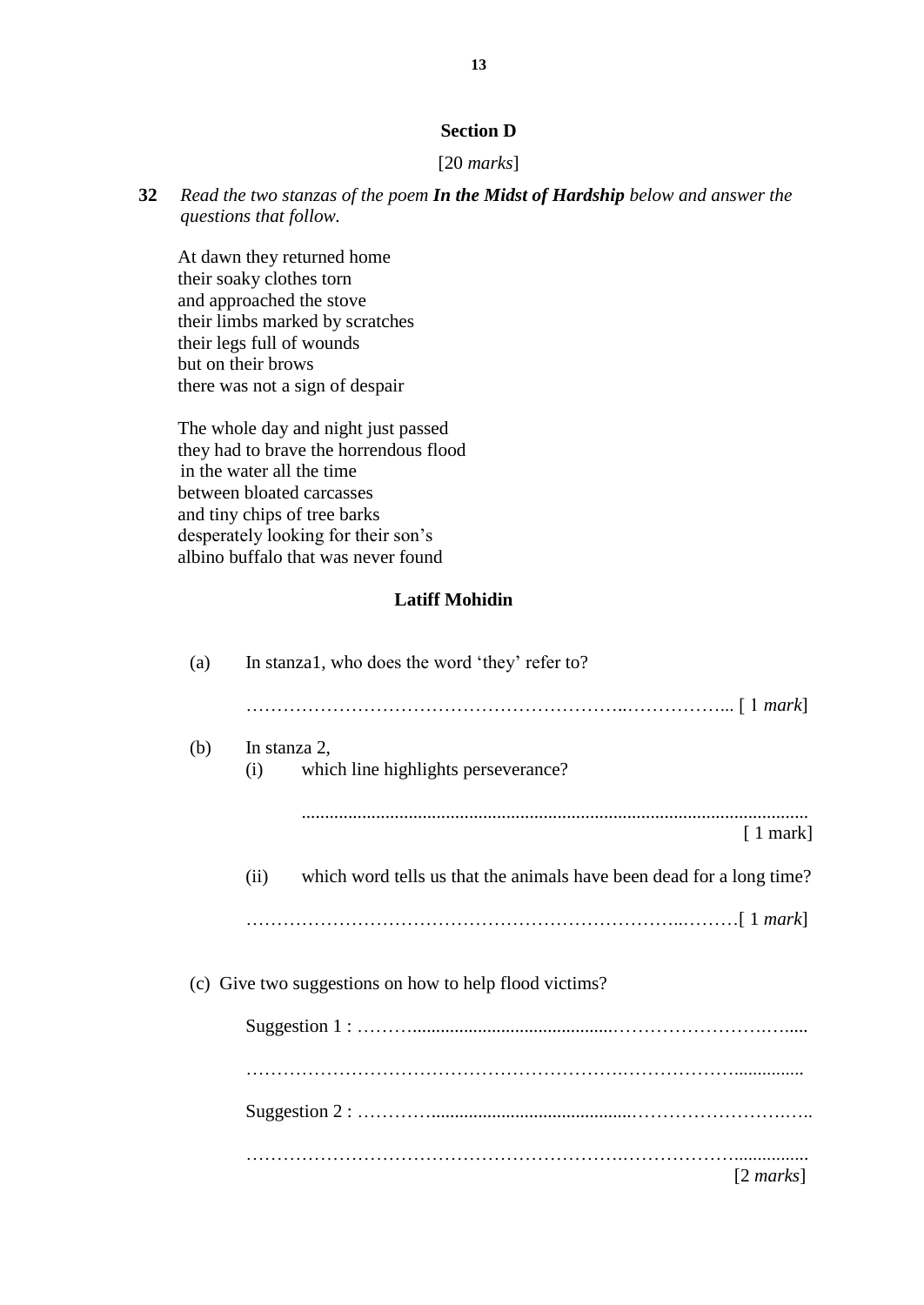**33** *The following are the novels studied in the literature component in English Language***.** 

| Catch Us If You Can | - Catherine MacPhail |
|---------------------|----------------------|
| The Curse           | - Lee Su Ann         |
| Step by Wicked Step | - Anne Fine          |

*Choose any one of the novels above and answer the question below.*

 Based on the novel you have studied, write about a character who shows a quality that you like. With close reference to the text, explain how that quality affects his or her life.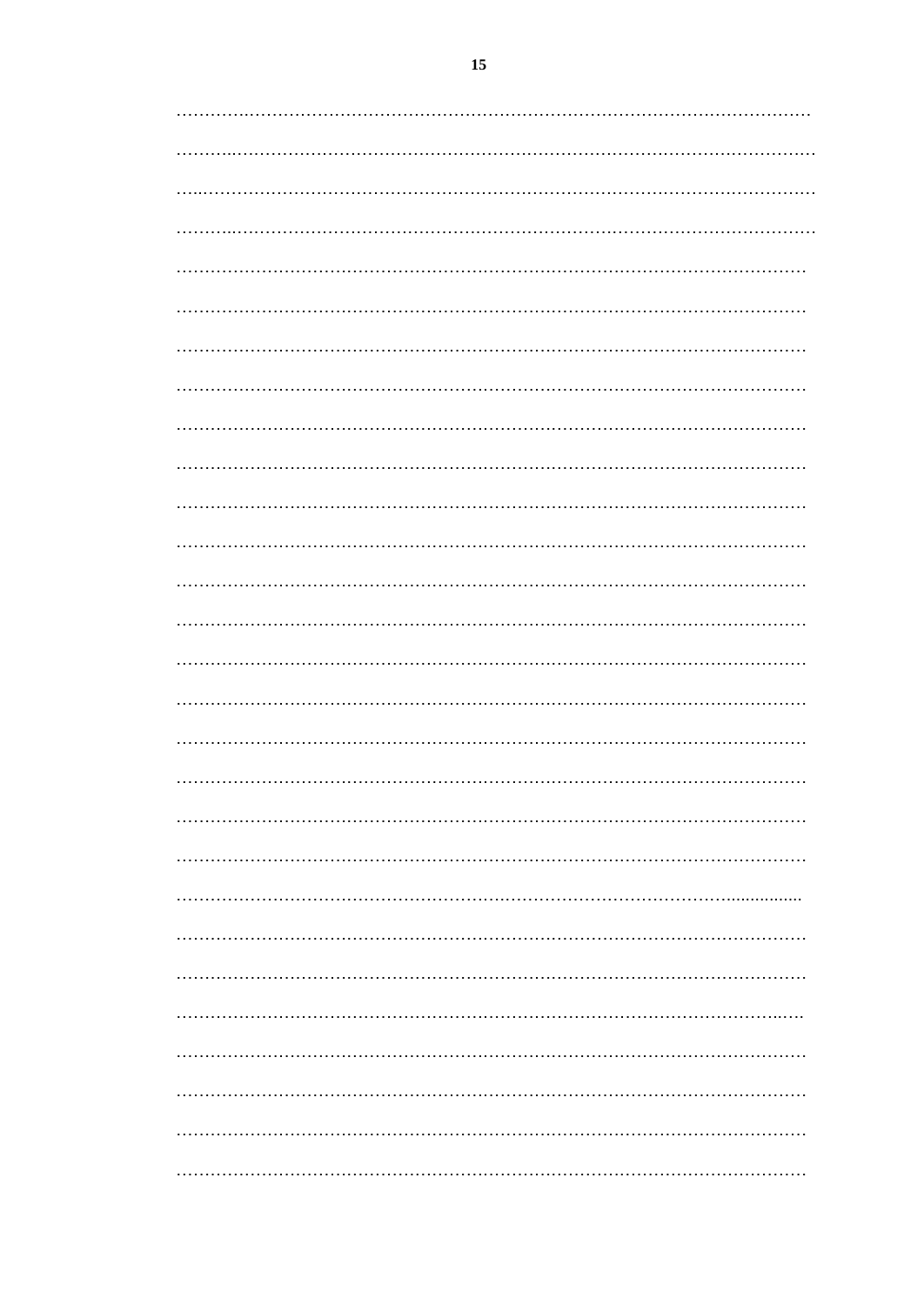$[15$  marks]

**KERTAS SOALAN TAMAT**